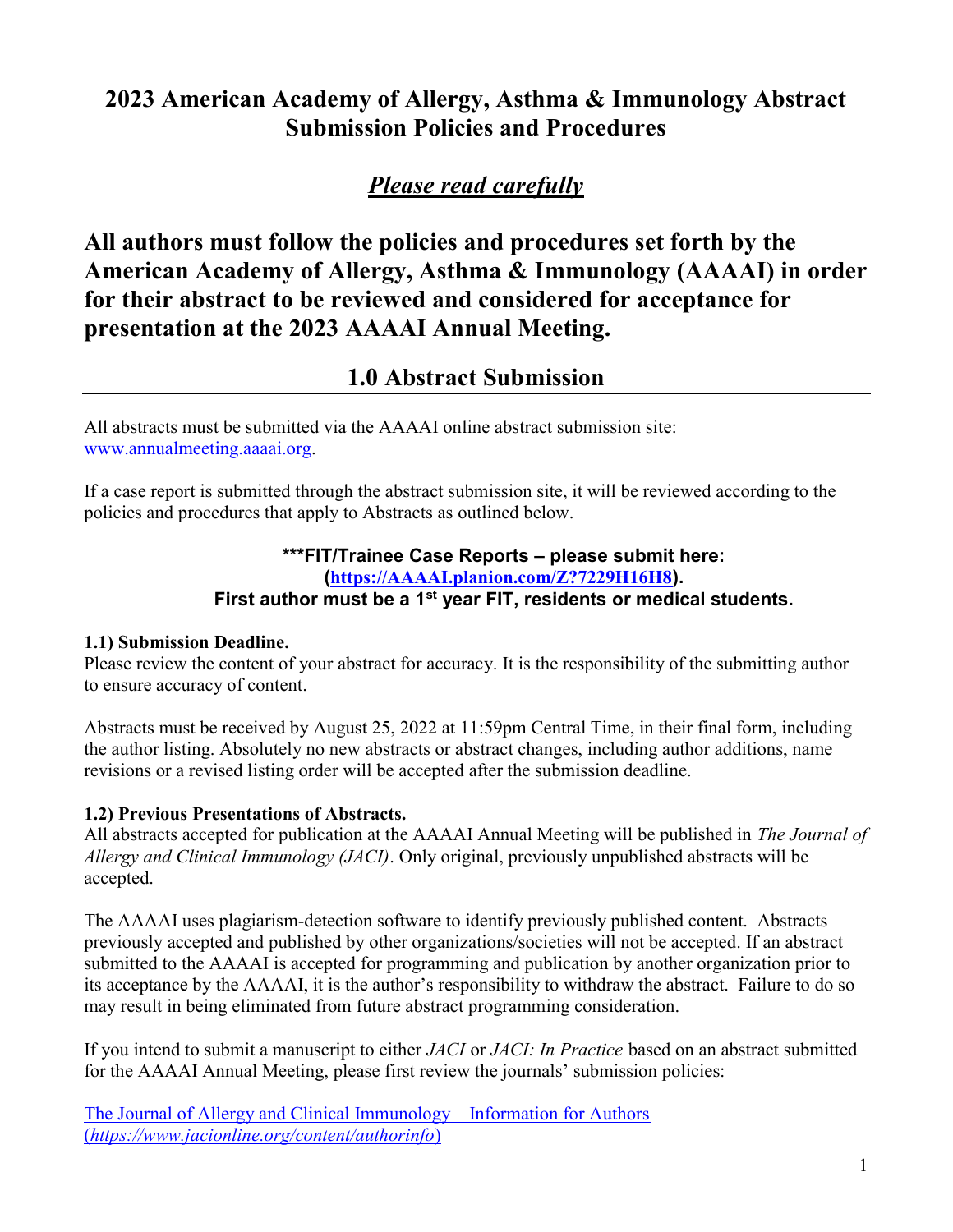The Journal of Allergy and Clinical Immunology: In Practice – Information for Authors (https://www.jaci-inpractice.org/content/authorinfo)

## 1.3) Abstract Authors.

Abstracts may be submitted by fellows, members and non-members of the AAAAI.

#### An individual may be the first/primary author of only one abstract at the 2023 AAAAI Annual Meeting.

Sponsorship or co-authorship of additional abstracts is permitted.

### 1.4) Abstract Preparation.

If accepted for presentation, the first/primary author is the individual who must present the abstract. It is your responsibility to be sure that all contact information is accurate.

An individual may present only one abstract at the 2023 AAAAI Annual Meeting. A speaker who is invited to present at a plenary, symposium, Interest Section Forum, course, workshop or seminar does not lose the privilege of presenting an abstract, provided that an abstract is neither submitted nor required for the invited presentation and that each presentation is substantially and recognizably different from the other in concept and data.

### 1.5) Duplicate Abstracts.

Abstracts summarizing significantly different aspects and presenting significantly different conclusions using the same study population will be allowed, but multiple abstracts focusing on the same or modestly different aspects of the same study are prohibited.

## 1.6) Keywords.

Each abstract must be submitted with one keyword, chosen by the submitting author. The keyword will be used to assist in the systematic review and organization of abstracts and their subsequent presentations. Abstract submitters should provide the appropriate Keyword on the online submission form. Abstracts submitted without this information will not be reviewed for presentation at the 2023 AAAAI Annual Meeting.

## 1.7) Funding.

The source of funding of the research summarized in the abstract must be disclosed at the time of submission. Abstract submitters must provide this information in the appropriate section of the online submission form. Abstract submissions should not be used as an opportunity to promote goods or services.

#### 1.8) Submission Fee.

Each abstract submission must be accompanied by a \$50 processing fee. Payment must be made by credit card. Complete the credit card information on the online submission form. Abstracts received without payment will not be considered for presentation at the 2023 AAAAI Annual Meeting.

The abstract submission fee is not refundable, even if the abstract is not accepted.

## 1.9) Abstract Withdrawals and Revisions.

Withdrawals must be received in writing at the AAAAI executive office  $(CME@aaaaia.org)$  by December 1, 2022.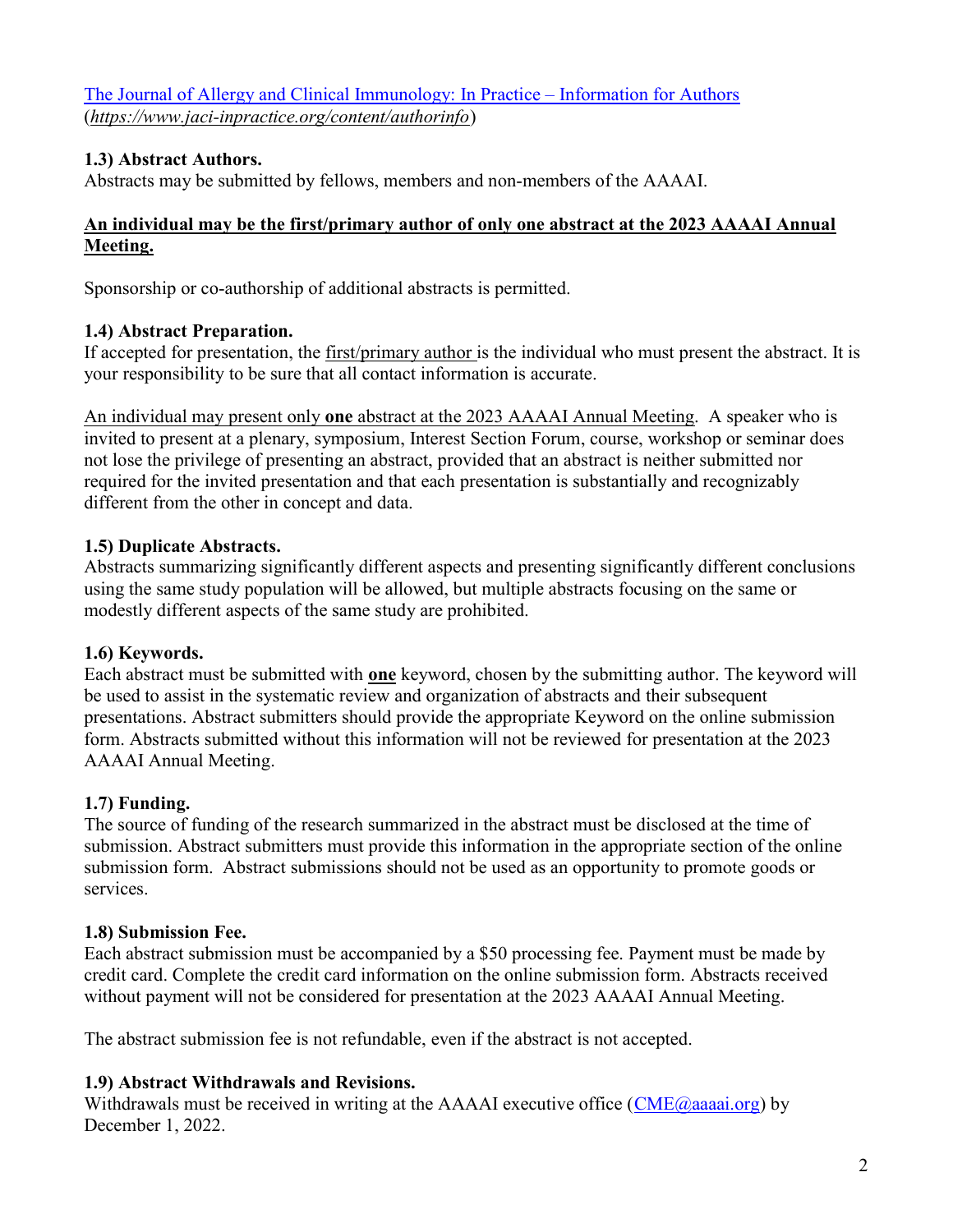Please review your submission carefully to be sure all appropriate data and all authors are listed and in the correct order. Absolutely no new information or revisions to content, data or the author block will be accepted after the submission deadline of August 25, 2022, 11:59pm Central Time.

It is the responsibility of the submitting author to ensure accuracy of content, spelling and author block (including listing order). Abstracts are directly extracted from the submission database for publication. Accepted abstracts will be published in The Journal of Allergy and Clinical Immunology (JACI) exactly as submitted.

# 2.0 Organization of Abstract Body

#### 2.1) The abstract should include the following specifications:

A) Rationale: A brief statement of purpose of the study and the hypothesis to be tested (preferably 1-2 sentences).

B) Methods: Summarize the predictors and outcomes analyzed, as well as the methods used. For abstracts reporting clinical research, a sentence or phrase presenting the most important selection criteria for subjects should be included.

C) Results: Provide a summary of the results including quantitative data, presented in sufficient detail with statistical analysis when possible to support the conclusions.

D) Conclusions: Summarize the impact and significance of the findings. It is not satisfactory to state, "The results will be discussed," or "other data will be presented," etc.

#### 2.2) Abstract Length.

The maximum length of an abstract submitted for presentation at the 2023 AAAAI Annual Meeting is 250 words.

#### 2.3) Tables and graphs are not permitted.

#### 2.4) Title.

Capitalize only the first letter of each word of the title.

## 2.5) Abbreviations.

The use of standard abbreviations is desirable (i.e., rbc, kg, mg). A special or unusual abbreviation should be placed in parentheses after the first appearance of the full word for which it represents. Do not use periods after abbreviations or initials. Numerals rather than words should indicate numbers, except to begin sentences.

## 2.6) Drug Names.

Non-proprietary (generic) names are preferred and should be used in the title of the abstract. Generic drug names are not capitalized in the body of the abstract. If a proprietary drug name is used in the body of the abstract, the first letter is capitalized.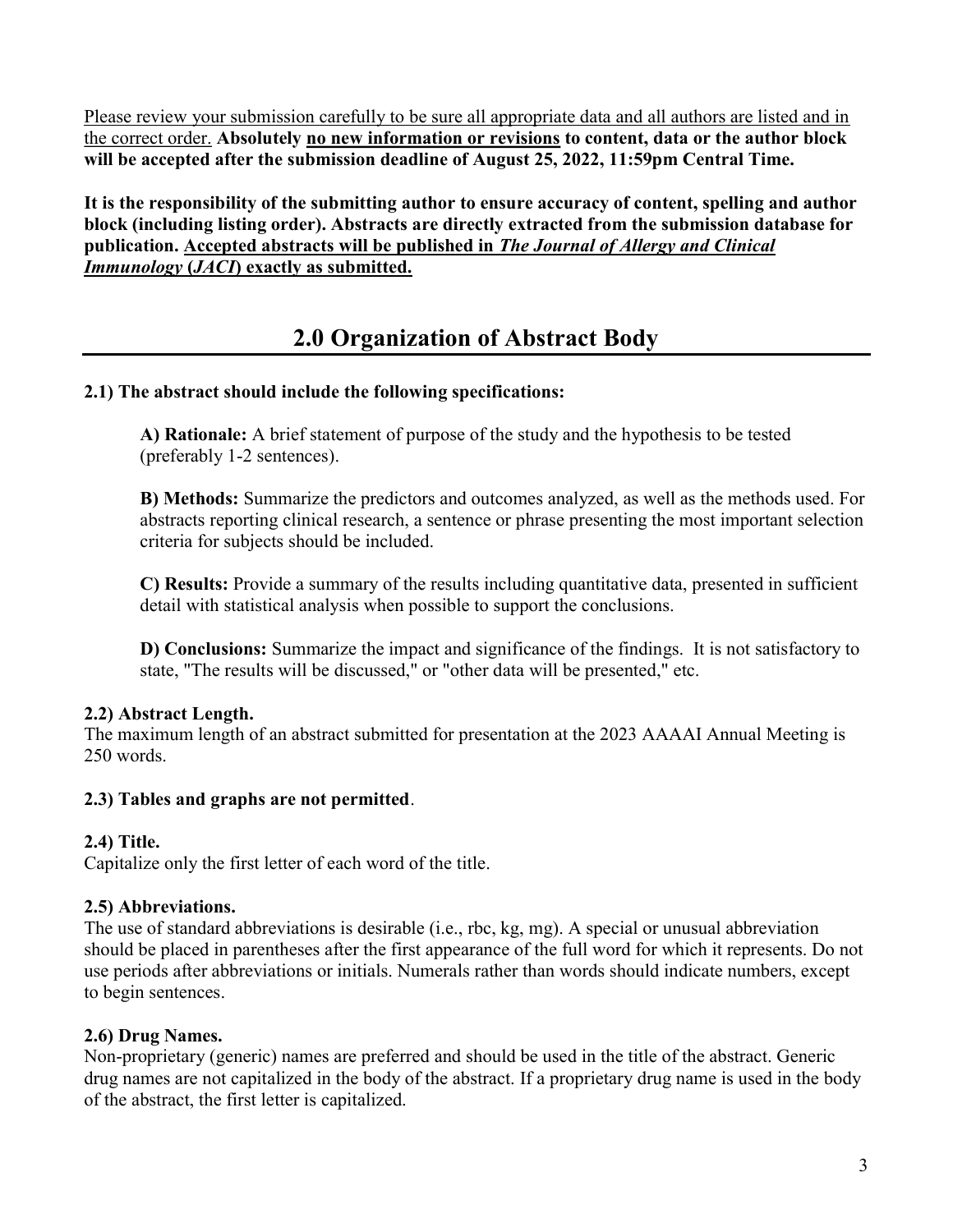#### 2.7) Format.

You may use your word processor's capabilities for bold, underline, italic, subscript and superscript, or use the tools provided when entering your abstract.

## 2.8) Revisions.

You may come back to the site and edit your abstract until the submission deadline of August 25, 2022 at 11:59pm Central Time. After the submission deadline, no further revisions will be allowed.

#### 2.9) Review.

Abstracts will be graded by several reviewers on the following criteria: Clinical or basic science significance, Methodology and as an Overall submission. Reviewers are also asked to flag abstracts that involve human subject's research or animals if the corresponding approvals are missing.

### If accepted for presentation, Abstracts will appear in the JACI supplement exactly as submitted, including the author listing as entered by the submission deadline of August 25, 2022 at 11:59pm Central Time.

## Sample Abstract

| (1) | Bisphenol-A Exposure and Asthma In An Inner-City Birth Cohort                                                                                                                                                                                                                                                                                                                                                                                                                                                                       |
|-----|-------------------------------------------------------------------------------------------------------------------------------------------------------------------------------------------------------------------------------------------------------------------------------------------------------------------------------------------------------------------------------------------------------------------------------------------------------------------------------------------------------------------------------------|
| (2) | K. M. Donohue <sup>1</sup> , R. L. Miller <sup>2</sup> , M. S. Perzanowski <sup>2</sup> , A. C. Just <sup>2</sup> , L. A. Hoepner <sup>2</sup> , S. Arunajadai <sup>3</sup> , F. P. Perera <sup>2</sup> , R. M. Whyatt <sup>2</sup> ;<br><sup>1</sup> Columbia Presbyterian Medical Center, New York, NY, <sup>2</sup> Department of Environmental Health Sciences, Mailman School of Public<br>Health, Columbia University, New York, NY, <sup>3</sup> Department of Biostatistics, Mailman School of Public Health, New York, NY. |

(3) Rationale: Bisphenol-A (BPA) is an endocrine disruptor widely used in food containers. Prenatal exposure to BPA has been associated with airway inflammation in a mouse model. We hypothesized that exposure to BPA would be associated with increased odds of asthma during childhood.

Methods: The Columbia Center for Children's Environmental Health recruited 322 pregnant women for a prospective birth cohort study. Spot urine samples were collected and total urinary BPA level was analyzed via mass spectrometry. Board-certified allergists conducted standardized exams and pulmonary function tests to determine current asthma status using pre-specified criteria. At the time of the exam, children were age 5 to 12 years. Logistic regression was used for analyses. Models controlled for gender, race/ethnicity, maternal asthma, exposure to pre- and post-natal environmental tobacco smoke, and urinary specific gravity.

Results: Urinary BPA levels at ages three and five years were associated with increased odds of asthma (n=280, OR 1.49, 95%CI (1.10 to 2.03), p = 0.009; n=322, OR 1.31, 95%CI (0.99 to 1.74), p = 0.05, respectively).

Conclusions: Exposure to BPA during childhood is associated with increased risk of asthma in a prospective, population-based birth cohort.

 $(1)$  = Title

 $(2)$  = Author Block; 1st Author is the primary/submitting author. It is assumed this is whose contact information is provided for notification (3) = Abstract Body; 250 word count, not including author, abstract title, author block, and the words: Rationale, Methods, Results and Conclusion

#### All case reports that include novel findings will be considered for presentation. Descriptions of routine cases or common conditions will not be accepted for oral or poster presentation.

Below is an example of a case report that was submitted for the 2011 Annual Meeting that fulfills the criteria for an acceptable case report.

> \*\*\*FIT/Trainee Case Reports – please submit here: (https://AAAAI.planion.com/Z?7229H16H8). First author must be a 1<sup>st</sup> year FIT, residents or medical students.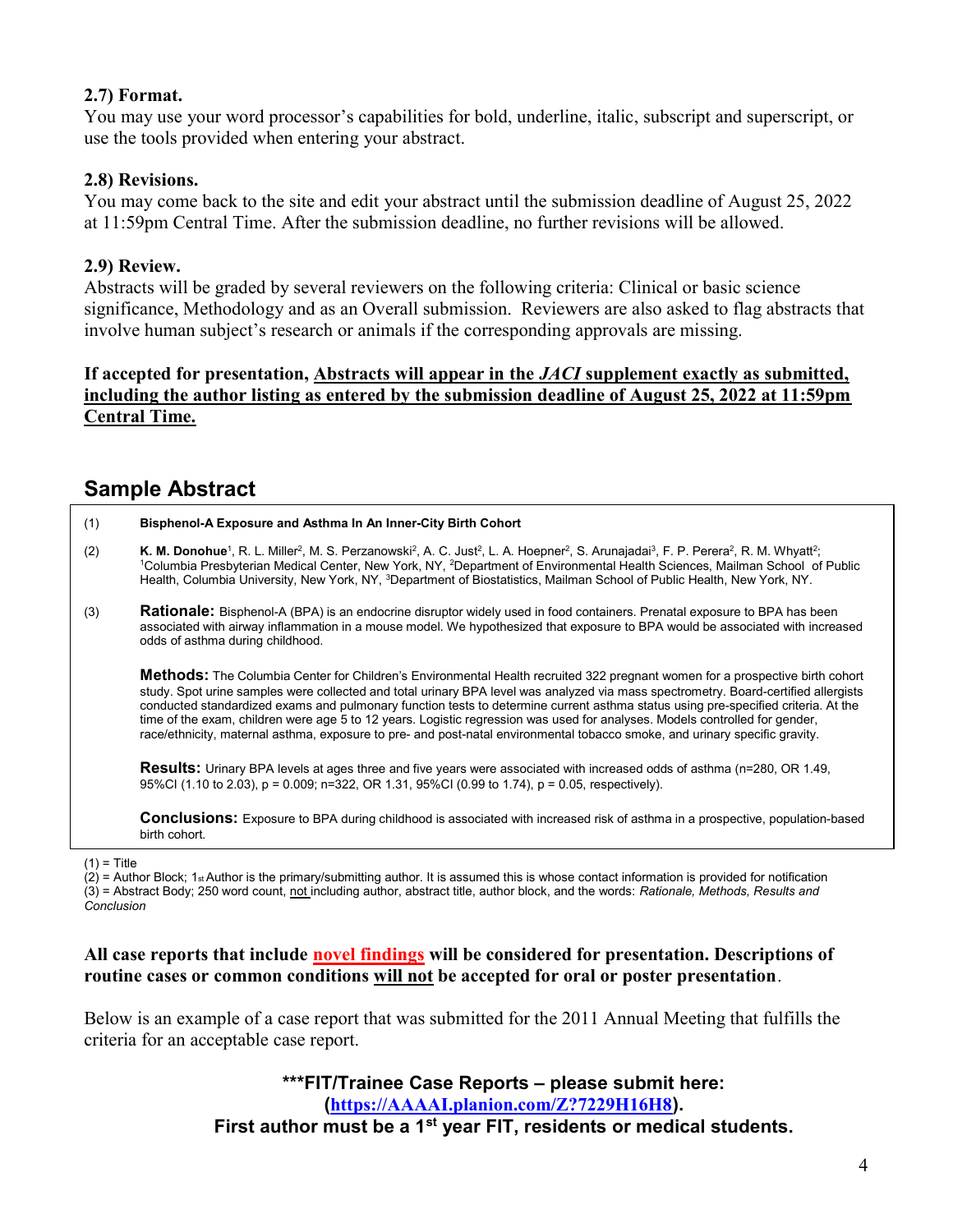## Sample of Accepted Case Report



 $(1)$  = Title

 $(2)$  = Author Block; 1st Author is the primary/submitting author. It is assumed this is whose contact information is provided for notification (3) = Abstract Body; 250 word count, not including author, abstract title, author block, and the words: Rationale, Methods, Results and Conclusion

# 3.0 Abstract Acceptance

#### 3.1) Notification of Programming.

If the abstract is accepted for presentation at the 2023 AAAAI Annual Meeting, the submitting author will be notified via email by December of 2022.

Only the first author will be notified of abstract programming. Please make sure all contact information is accurate. Such notification will include: (1) Title of session for abstract presentation; (2) Date and time of session; and (3) Format of presentation (oral or poster). Abstracts scheduled for presentation will be grouped by topic, numbered and listed in the program, and published in the JACI abstract supplement.

#### 3.2) Poster, Electronic Poster and Slide Presentation

If the abstract is accepted for poster presentation at the 2023 AAAAI Annual Meeting, the submitting author of a poster presentation will be asked to complete and upload both a physical poster for the poster hall and an e-poster and short audio for the virtual poster hall.

If the abstract is accepted for oral presentation, the submitting author of the oral presentation will be asked to complete and upload a five-minute video presentation using five PowerPoint slides.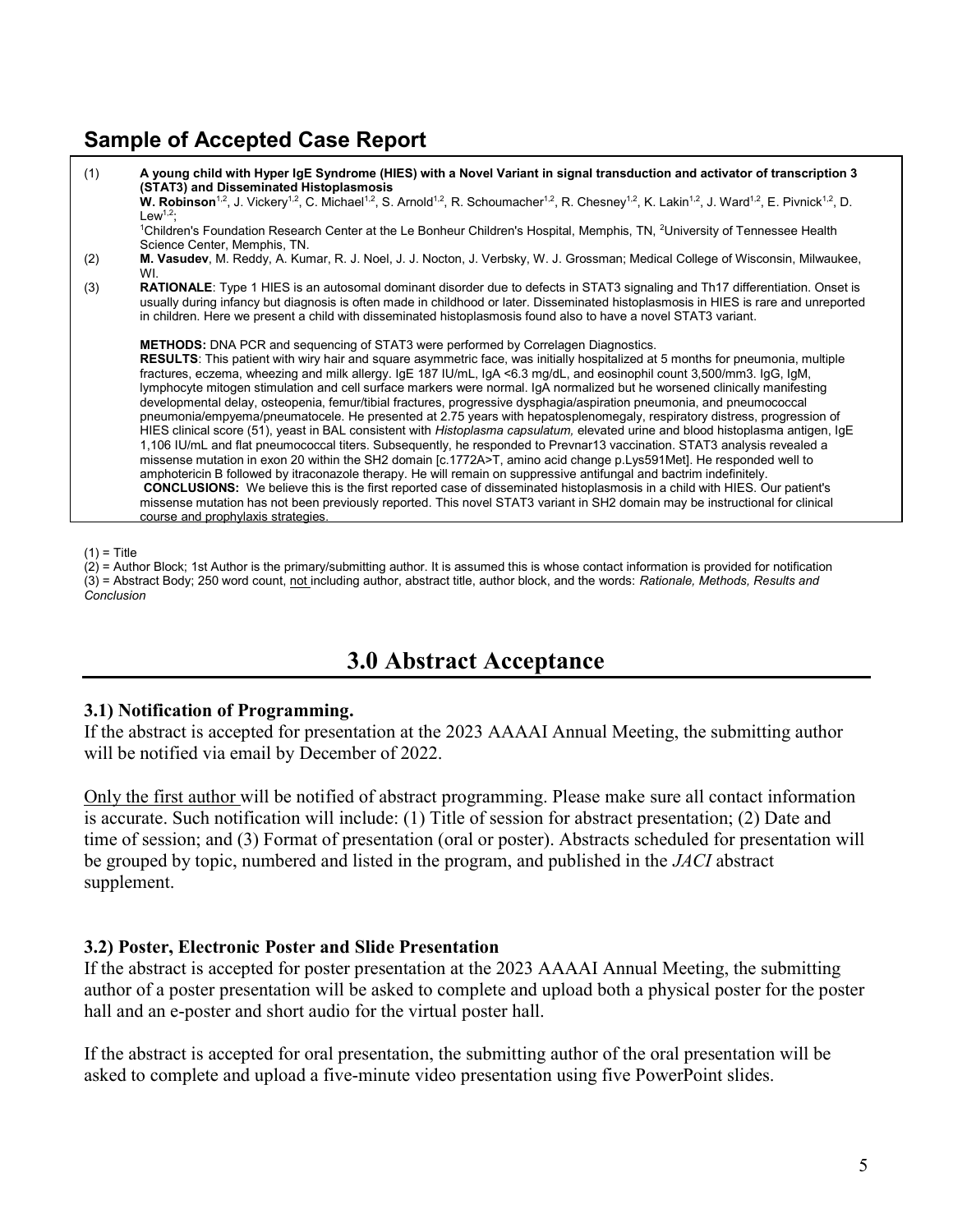## 3.3) Disclosure Policy.

Reviewed and Approved by the Board of Directors, January 25, 2021

Pursuant to the Code of Ethics for the American Academy of Allergy, Asthma and Immunology (AAAAI) and the Standards for Integrity and Independence in Accredited Continuing Education of the Accreditation Council for Continuing Medical Education (ACCME), the AAAAI requires disclosure of financial and organizational relationships from the following types of individuals:

- 1. Leaders (officers, Board members, journal editors, committee chairs/members, and staff);
- 2. Faculty for scientific meetings and conferences (planning committee members, moderators, and speakers);
- 3. Participants (at business/committee meetings or other member forums, including involvement in public discourse at scientific meetings and conferences); and
- 4. Authors of official AAAAI documents.

AAAAI members will be expected to update their disclosure information by April 30 of each year, to include all relationships that were active during the previous 24 months, or when a substantive change in circumstances occurs that would require a revision in the information disclosed.

Disclosure by Leaders must be made in writing via the Online Disclosure Management System. A completed form must be completed prior to the commencement of a Leader's term of office. Such disclosure must be updated whenever circumstances require or once per calendar year, whichever is sooner.

Disclosure by Faculty must be made in writing via the Online Disclosure Management System. A completed form must be completed prior to the beginning of the Faculty member's involvement in planning or, if a speaker or abstract presenter, before his/her presentation at an AAAAI-sponsored educational activity. Such disclosure must be updated whenever circumstances require or once per calendar year, whichever is sooner. Further, faculty must disclose to the AAAAI in advance any support they receive or plan to receive in the formulation and development of their presentation. Such support must be approved in advance by the AAAAI.

Faculty who are also speakers must also disclose verbally and visually at the beginning of each presentation. This should be done by the use of a slide or slides identifying any relationships that were determined to be relevant to the educational activity in question. Speakers are also required to disclose to participants discussion of investigational products or investigational uses of products included in their presentations.

Disclosure by **Participants** must be made verbally at the time a Participant begins speaking at each business/committee meeting or other member forum they attend. Participants are required to disclose their job title and employer, and any other interest of theirs that would be judged by a majority of their peers to be more than casual and/or likely to impact their ability to exercise independent judgment in addressing the issue being discussed.

Disclosure by Authors must be made in writing via the Online Disclosure Management System. A form must be completed prior to the author beginning work on an official AAAAI document, such as a workgroup report, position statement, or systematic review.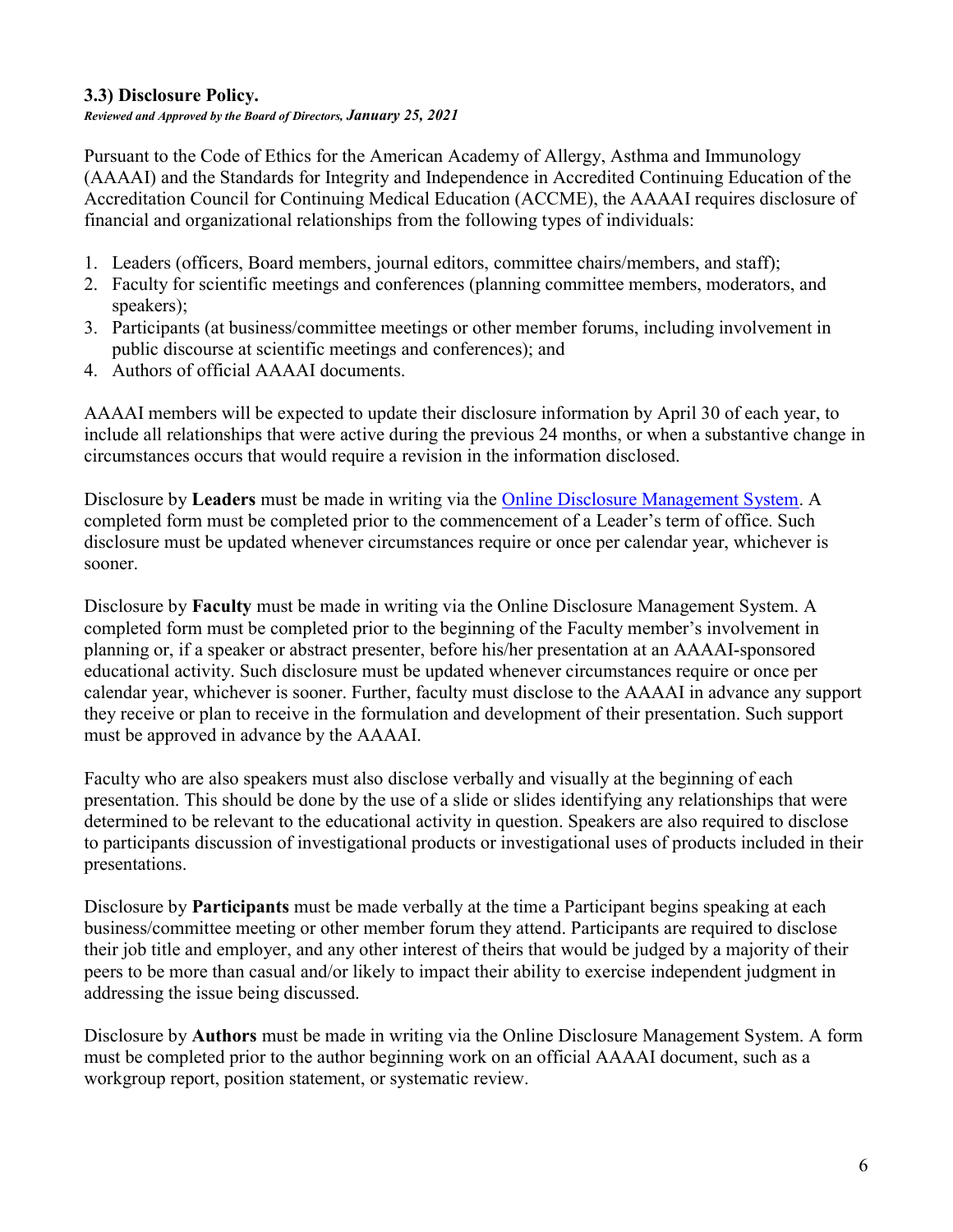All competing relationships should be disclosed. This information will be reviewed to identify conflicts of interest and to guide the resolution of those conflicts. For Leaders, reviews will be completed by an appropriate AAAAI committee or executive body. For Faculty, reviews will be completed by the Continuing Medical Education/Maintenance of Certification Committee or the Annual Meeting Program Committee, depending on the activity in which the faculty member will potentially be involved. For Authors, reviews will be completed by the Practice Diagnostics and Therapeutics Committee.

Persons whose personal financial gain from Ineligible Companies represents a significant portion of their total income may not be appropriate AAAAI leaders, faculty or authors. In general, a relationship is likely to be deemed inappropriate if it is beyond what a general AAAAI member or the general public would consider proper.

# Ineligible Companies

An Ineligible Company is defined by the ACCME as an organization whose primary business is producing, marketing, selling, re-selling, or distributing healthcare products used by or on patients. A medical practice is not considered to be an Ineligible

<u>Company.</u>

If the individual's employer fits the definition of an Ineligible Company, or the individual is an owner of an Ineligible Company, the individual should describe the scope of his or her work responsibilities (such as administration of specific programs or the topic of research activities). If the individual's employer receives remuneration from an ineligible company for the individual's activities, this relationship should also be disclosed. Failure to knowingly disclose potential conflicts is a violation of the AAAAI's Code of Ethics and such infringements will be dealt with as detailed in section III.B of the Code of Ethics.

|          | <b>Competing Relationships</b>                                                                                                                                                                                                                                                                |  |
|----------|-----------------------------------------------------------------------------------------------------------------------------------------------------------------------------------------------------------------------------------------------------------------------------------------------|--|
|          | Examples of competing relationships include:                                                                                                                                                                                                                                                  |  |
|          | 1. Financial relationship with an ineligible company (e.g. ownership stake in the company,<br>receipt of salary, income, gifts, or other assets for performing clinical trials, speaking,<br>and consulting/advising)                                                                         |  |
|          | 2. Financial relationship with any organization that provides commercial support to AAAAI-<br>sponsored educational activities                                                                                                                                                                |  |
|          | 3. Research grants for studies on which the individual disclosing serves as the principal<br>investigator (PI), including those received by the individual's institution (e.g. grants from<br>NIH, Pharma-sponsored investigator initiated research or other sources of research<br>support). |  |
|          | 4. Legal consultation services or expert witness testimony.                                                                                                                                                                                                                                   |  |
|          | 5. Organizational affiliations, including both volunteer and paid positions held with<br>organizations other than the AAAAI that may create or be perceived as a conflict of                                                                                                                  |  |
| In       | interest.                                                                                                                                                                                                                                                                                     |  |
| pq<br>an |                                                                                                                                                                                                                                                                                               |  |
|          | individual to alter the relationship which creates the conflict, or removing the individual from                                                                                                                                                                                              |  |
|          | involvement in the activity. The results of each review will be communicated to the individual and the                                                                                                                                                                                        |  |
|          | organization planning the activity to facilitate the mitigation of the conflict. The individual will be                                                                                                                                                                                       |  |
|          |                                                                                                                                                                                                                                                                                               |  |

organization planning the activity to facilitate the mitigation of the conflict. The individual will be expected to disclose to the appropriate audience any relationships that were found to be, or to present the potential for, conflicts of interest by the reviewer.